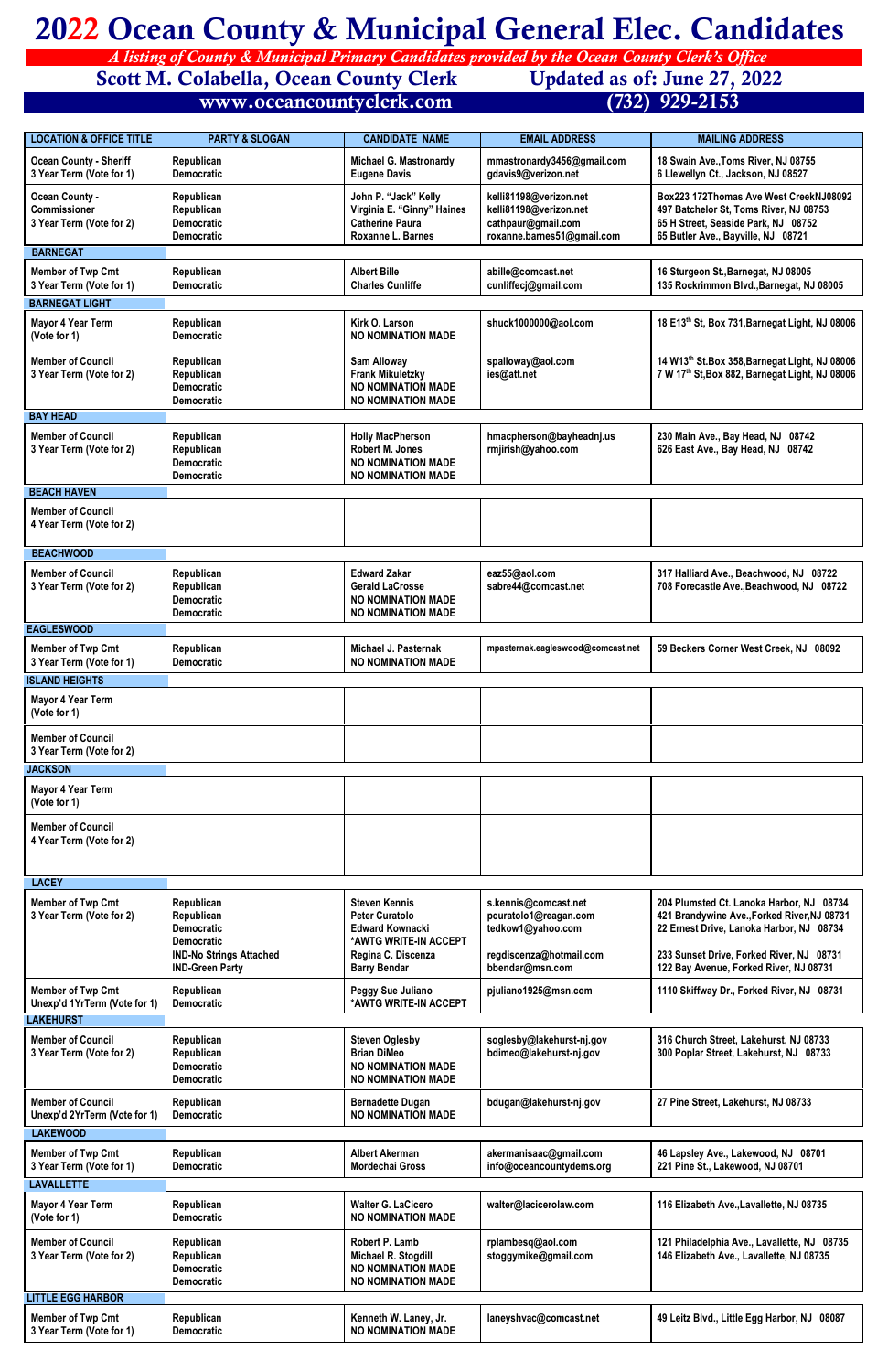## **2022 Ocean County & Municipal General Elec. Candidates**

| <b>LOCATION &amp; OFFICE TITLE</b>                       | <b>PARTY &amp; SLOGAN</b>                                                | <b>CANDIDATE NAME</b>                                                                                          | <b>EMAIL ADDRESS</b>                                                                                     | <b>MAILING ADDRESS</b>                                                                                                                                                                      |
|----------------------------------------------------------|--------------------------------------------------------------------------|----------------------------------------------------------------------------------------------------------------|----------------------------------------------------------------------------------------------------------|---------------------------------------------------------------------------------------------------------------------------------------------------------------------------------------------|
| <b>MANCHESTER</b>                                        |                                                                          |                                                                                                                |                                                                                                          |                                                                                                                                                                                             |
| <b>Mayor 4 Year Term</b><br>(Vote for 1)                 |                                                                          |                                                                                                                |                                                                                                          |                                                                                                                                                                                             |
| <b>Member of Council</b><br>4 Year Term (Vote for 2)     |                                                                          |                                                                                                                |                                                                                                          |                                                                                                                                                                                             |
| <b>MANTOLOKING</b>                                       |                                                                          |                                                                                                                |                                                                                                          |                                                                                                                                                                                             |
| <b>Mayor 4 Year Term</b><br>(Vote for 1)                 | Republican<br><b>Democratic</b>                                          | <b>E. Laurence White</b><br><b>NO NOMINATION MADE</b>                                                          | lwhite@mantoloking.org                                                                                   | 305 Old Bridge Street, Mantoloking, NJ 08738                                                                                                                                                |
| <b>Member of Council</b><br>3 Year Term (Vote for 2)     | Republican<br>Republican<br><b>Democratic</b><br><b>Democratic</b>       | <b>Barbara Hood Benz</b><br>Joseph V. Celentano<br><b>NO NOMINATION MADE</b><br><b>NO NOMINATION MADE</b>      | bbenz@mantoloking.org<br>jcelen242@aol.com                                                               | 1012 East Ave., Mantoloking, NJ 08738<br>1430 Ocean Ave., Mantoloking, NJ 08738                                                                                                             |
| <b>OCEAN</b>                                             |                                                                          |                                                                                                                |                                                                                                          |                                                                                                                                                                                             |
| <b>Member of Twp Cmt</b><br>3 Year Term (Vote for 1)     | Republican<br><b>Democratic</b>                                          | <b>Ben LoParo</b><br>Carla G. Lounsbury                                                                        | adioben@comcast.net<br>cglounsbury@gmail.com                                                             | 14 James Drive, Waretown, NJ 08758<br>23 Dolphin Way, Waretown, NJ 08758                                                                                                                    |
| <b>OCEAN GATE</b>                                        |                                                                          |                                                                                                                |                                                                                                          |                                                                                                                                                                                             |
| <b>Mayor 4 Year Term</b><br>(Vote for 1)                 | Republican<br><b>Democratic</b>                                          | Robert (Bob) Curtin<br>Denis J. Stagliano                                                                      | rcurtin@comcast.net<br>mut79dtag@aol.com                                                                 | 112 EChelsea AvBox 274OceanGate, NJ08740<br>104 WLakewood AvBox1178, Ocean Gate, NJ 08740                                                                                                   |
| <b>Member of Council</b><br>3 Year Term (Vote for 2)     | Republican<br>Republican<br><b>Democratic</b><br><b>Democratic</b>       | Joella Nicastro<br><b>Robert Livingston</b><br>*AWTG WRITE-IN ACCEPT<br>*AWTG WRITE-IN ACCEPT                  | joellaogbeach@yahoo.com<br>robertjlivingstonjr@gmail.com                                                 | 100 Asbury Ave, Box 387 Ocean Gate, NJ 08740<br>230ELakewoodAvBox915OceanGate,NJ 08740                                                                                                      |
|                                                          | <b>IND-Moving Forward Together</b><br><b>IND-Moving Forward Together</b> | Robert "Woody" Vassallo<br><b>Richard Piscal</b>                                                               | woodyfdny@yahoo.com<br>richardpiscal@gmail.com                                                           | 315WildwoodAvBox1047,OceanGate,NJ08740<br>405WildwoodAvBox16,OceanGate,NJ08740                                                                                                              |
| <b>Member of Council</b><br>Unexp'd 2YrTerm (Vote for 1) | Republican<br><b>Democratic</b>                                          |                                                                                                                |                                                                                                          |                                                                                                                                                                                             |
| <b>PINE BEACH</b>                                        |                                                                          |                                                                                                                |                                                                                                          |                                                                                                                                                                                             |
| <b>Member of Council</b><br>3 Year Term (Vote for 2)     | Republican<br>Republican<br><b>Democratic</b><br><b>Democratic</b>       | <b>Barry Wieck</b><br><b>Raymond Newman</b><br><b>NO NOMINATION MADE</b><br><b>NO NOMINATION MADE</b>          | bwieck@pinebeachborough.us<br>newmanraymond33@yahoo.com                                                  | 305 Station Ave., Pine Beach, NJ 08741<br>840 Springfield Ave., Pine Beach, NJ 08741                                                                                                        |
|                                                          | <b>IND-Yes To Hess</b>                                                   | <b>Eric Hess</b>                                                                                               | ericwilliamhess3@gmail.com                                                                               | 921 Riverside Drive, Pine Beach, NJ 08741                                                                                                                                                   |
| <b>PLUMSTED</b>                                          |                                                                          |                                                                                                                |                                                                                                          |                                                                                                                                                                                             |
| <b>Member of Twp Cmt</b><br>3 Year Term (Vote for 2)     | Republican<br>Republican<br><b>Democratic</b><br><b>Democratic</b>       | <b>Herbert F. Marinari</b><br><b>Robert W. Bowen</b><br><b>NO NOMINATION MADE</b><br><b>NO NOMINATION MADE</b> | hfmbigwoods@comcast.net<br>rwbowen1@comcast.net                                                          | 227 Brynmore Road, New Egypt, NJ 08533<br>14 Kenyon Drive, New Egypt, NJ 08533                                                                                                              |
| <b>POINT PLEASANT</b>                                    |                                                                          |                                                                                                                |                                                                                                          |                                                                                                                                                                                             |
| <b>Mayor 4 Year Term</b><br>(Vote for 1)                 | Republican<br><b>Democratic</b><br><b>IND-Time For Change</b>            | <b>Robert A. Sabosik</b><br><b>NO NOMINATION MADE</b><br>William "Bill" Borowsky                               | rsabosik@aol.com<br>wtborowsky63@hotmail.com                                                             | 1415 Rue Mirador, Pt Pleasant, NJ 08742<br>1210 S Richmond Ave., Pt Pleasant, NJ 08742                                                                                                      |
| <b>Member of Council</b><br>3 Year Term (Vote for 2)     | Republican<br>Republican<br><b>Democratic</b><br><b>Democratic</b>       | Joseph Furmato, Jr.<br><b>Charlene Archer</b><br><b>NO NOMINATION MADE</b><br><b>NO NOMINATION MADE</b>        | jmf5555@yahoo.com<br>carcher@manasquanbank.com                                                           | 2406 Mallow St., Pt Pleasant, NJ 08742<br>405 Jarob Ct, Pt Pleasant, NJ 08742                                                                                                               |
| <b>POINT PLEASANT BEACH</b>                              |                                                                          |                                                                                                                |                                                                                                          |                                                                                                                                                                                             |
| <b>Member of Council</b><br>3 Year Term (Vote for 2)     | Republican<br>Republican<br><b>Democratic</b><br><b>Democratic</b>       | <b>Douglas Vitale</b><br><b>Arlene Testa</b><br><b>Catherine Sogorka</b><br>Ernest (EJ) Geiger                 | douglas.vitale@gmail.com<br>atesta@pointbeach.org<br>csgorka@comcast.net<br>ej.geiger@verizon.net        | 99 St. Louis Ave, Pt Pleasant Beach, NJ 08742<br>1100 Marcia Ave, Pt Pleasant Beach, NJ 08742<br>509 Cramer Ave, Pt Pleasant Beach, NJ 08742<br>115 Arnold Ave, Pt Pleasant Beach, NJ 08742 |
| <b>SEASIDE HEIGHTS</b>                                   |                                                                          |                                                                                                                |                                                                                                          |                                                                                                                                                                                             |
| <b>Member of Council</b><br>3 Year Term (Vote for 2)     | Republican<br>Republican<br><b>Democratic</b><br><b>Democratic</b>       | <b>Rich Tompkins</b><br><b>Vito Ferrone</b><br><b>NO NOMINATION MADE</b><br><b>NO NOMINATION MADE</b>          | seaside4400@aol.com<br>vitoferrone@gmail.com                                                             | 218 Hancock Ave, Seaside Heights, NJ 08751<br>473BaysideTerrace,Seaside Heights,NJ08751                                                                                                     |
| <b>SEASIDE PARK</b>                                      |                                                                          |                                                                                                                |                                                                                                          |                                                                                                                                                                                             |
| <b>Member of Council</b><br>3 Year Term (Vote for 2)     | Republican<br>Republican<br><b>Democratic</b><br><b>Democratic</b>       | <b>Ray Amabile</b><br><b>Gina Condos</b><br><b>NO NOMINATION MADE</b><br><b>NO NOMINATION MADE</b>             | rayseaside199@gmail.com<br>ginacondos@optonline.net                                                      | 19 9th Ave., Seaside Park, NJ 08752<br>44 7th Ave., Seaside Park, NJ 08752                                                                                                                  |
| <b>SHIP BOTTOM</b>                                       |                                                                          |                                                                                                                |                                                                                                          |                                                                                                                                                                                             |
| <b>Mayor 4 Year Term</b><br>(Vote for 1)                 | Republican<br><b>Democratic</b>                                          | <b>William Huelsenbeck</b><br><b>NO NOMINATION MADE</b>                                                        | shellshanty@verizon.net                                                                                  | 342 W 13th St, Ship Bottom, NJ 08008                                                                                                                                                        |
| <b>Member of Council</b><br>3 Year Term (Vote for 2)     | Republican<br>Republican<br><b>Democratic</b><br><b>Democratic</b>       | <b>Tom Tallon</b><br>Robert J. Butkus<br><b>NO NOMINATION MADE</b><br><b>NO NOMINATION MADE</b>                | ttallon@comcast.net<br>rjb0909@gmail.com                                                                 | 3002 Long Beach Blvd, Ship Bottom, NJ 08008<br>282 W 17thSt, Ship Bottom, NJ 08008                                                                                                          |
| <b>SOUTH TOMS RIVER</b>                                  |                                                                          |                                                                                                                |                                                                                                          |                                                                                                                                                                                             |
| <b>Mayor 4 Year Term</b><br>(Vote for 1)                 | Republican<br><b>Democratic</b>                                          | <b>Oscar Cradle</b><br><b>Gregory Handshy</b>                                                                  | osccrd@aol.com<br>ghsh@comcast.net                                                                       | 4 Center St, South Toms River, NJ 08757<br>439 Applegate Ave, South Toms River, NJ08757                                                                                                     |
| <b>Member of Council</b><br>3 Year Term (Vote for 2)     | Republican<br>Republican<br><b>Democratic</b><br><b>Democratic</b>       | <b>Tanya Mosley</b><br><b>Thomas Rolzhausen</b><br>Jameal Calhoun<br><b>Robert Hailey</b>                      | t.m.mosley@comcast.net<br>thomasr1964@comcast.net<br>jameal.calhoun@gmail.com<br>haileyrobert7@gmail.com | 150 Attison Ave, South Toms River, NJ 08757<br>420Applegate Ave, South Toms River, NJ08757<br>128 Belmont Dr, South Toms River, NJ08757<br>436Brook ForestDr, SouthTomsRiver, NJ08757       |